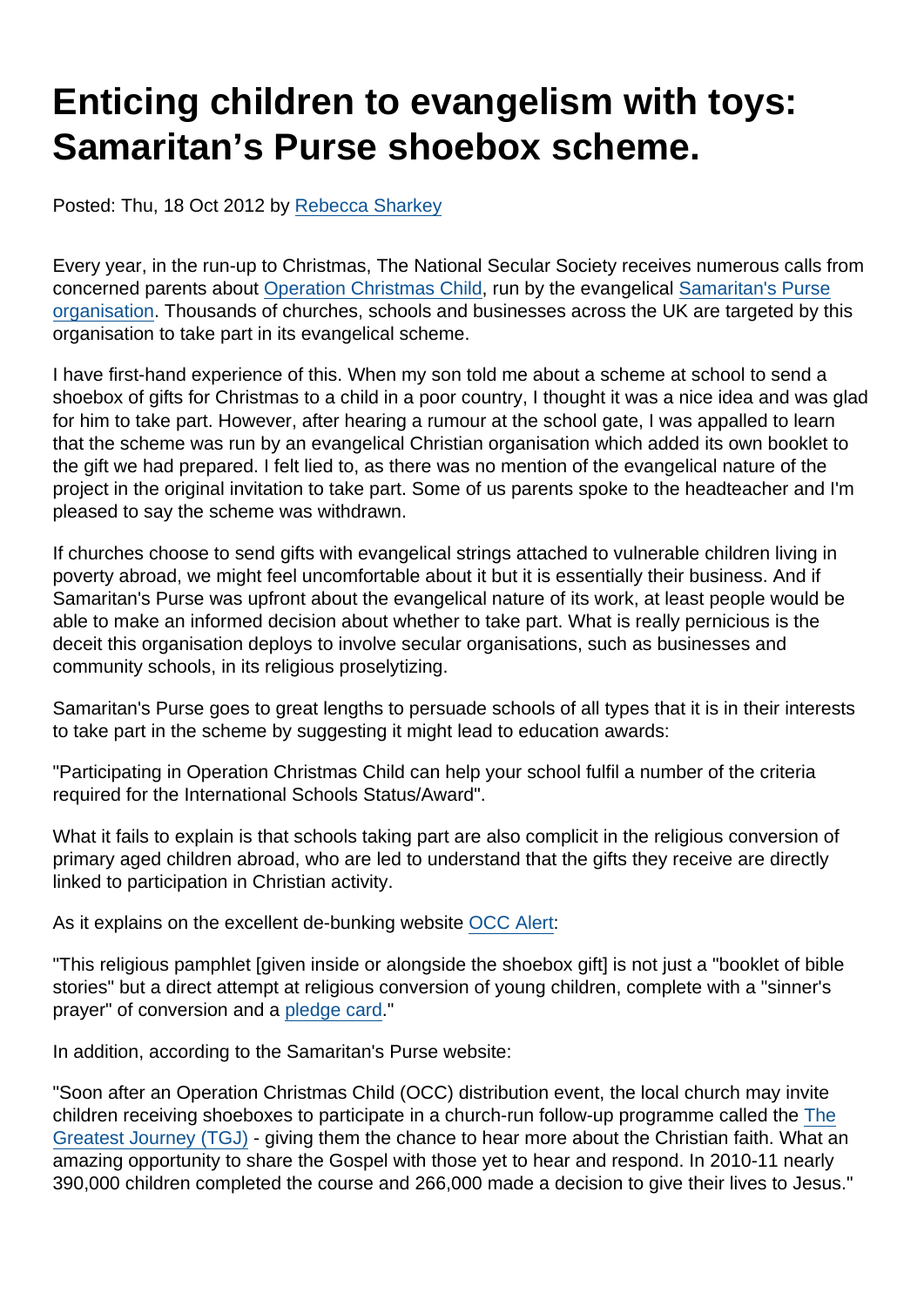However well-meaning supporters of such schemes may be, the schemes are not good value for money, they fail to meet local needs or help solve local problems, and don't support the local economy. OXFAM, DHL, the Inland Revenue and the Co-Op have all withdrawn their support for Operation Christmas Child due to concerns over its evangelising focus. Brendan Paddy of Save the Children, when referring to OCC, said it is dangerous when charities mix humanitarian work with the promotion of a particular religious or political agenda. Even other Christian groups have expressed serious concern.

The National Secular Society urges any supporters who come across this dodgy evangelical scheme – which hopes to send its 100 millionth shoebox this year - to speak to the headteacher at your child's school or the manager of your business, and suggest better alternative schemes, such as:

- [A 'Feed a family' gift from Oxfam Unwrapped](http://www.oxfam.org.uk/shop/product/feed-a-family-corporate-gift-ou7063hu)
- [School equipment from Save the Children](http://shop.savethechildren.org.uk/product/school-equipment/)
- [Toiletries for schoolgirls in Africa from Good Gifts](http://www.goodgifts.org/text-books-1.html)

Read more at [Operation Christmas Child Alert UK](https://sites.google.com/site/occalert/)

Rebecca Sharkey

The views expressed in our blogs are those of the author and may not necessarily represent the views of the NSS.

## Concerned about evangelism in schools?

Our campaigns team do a lot to support parents, teachers and pupils in challenging inappropriate evangelism and proselytization in schools. Can you make a donation, from just £1 a month, to support this work?

P.S. make sure to check out the related campaigns below.

- [Find out more](https://www.secularism.org.uk/petition-evangelism-in-schools.html)
- [Make a donation](https://www.secularism.org.uk/donate.html)
- [Share on What's App](whatsapp://send?text=http://www.secularism.org.uk/opinion/2012/10/enticing-children-to-evangelism-with-toys-samaritans-purse-shoebox-scheme?format=pdf)
- [Share on Facebook](https://www.facebook.com/sharer/sharer.php?u=http://www.secularism.org.uk/opinion/2012/10/enticing-children-to-evangelism-with-toys-samaritans-purse-shoebox-scheme?format=pdf&t=Enticing+children+to+evangelism+with+toys:+Samaritan’s+Purse+shoebox+scheme.)
- [Share on Twitter](https://twitter.com/intent/tweet?url=http://www.secularism.org.uk/opinion/2012/10/enticing-children-to-evangelism-with-toys-samaritans-purse-shoebox-scheme?format=pdf&text=Enticing+children+to+evangelism+with+toys:+Samaritan’s+Purse+shoebox+scheme.&via=NatSecSoc)
- [Share on Email](https://www.secularism.org.uk/share.html?url=http://www.secularism.org.uk/opinion/2012/10/enticing-children-to-evangelism-with-toys-samaritans-purse-shoebox-scheme?format=pdf&title=Enticing+children+to+evangelism+with+toys:+Samaritan’s+Purse+shoebox+scheme.)
- [Subscribe to RSS Feed](/mnt/web-data/www/cp-nss/feeds/rss/news)

Tags: [Charity](https://www.secularism.org.uk/opinion/tags/Charity), [Christmas](https://www.secularism.org.uk/opinion/tags/Christmas), [Education](https://www.secularism.org.uk/opinion/tags/Education), [Evangelism in schools](https://www.secularism.org.uk/opinion/tags/Evangelism+in+schools), [Samaritans Purse](https://www.secularism.org.uk/opinion/tags/Samaritans+Purse)

## Related Campaigns